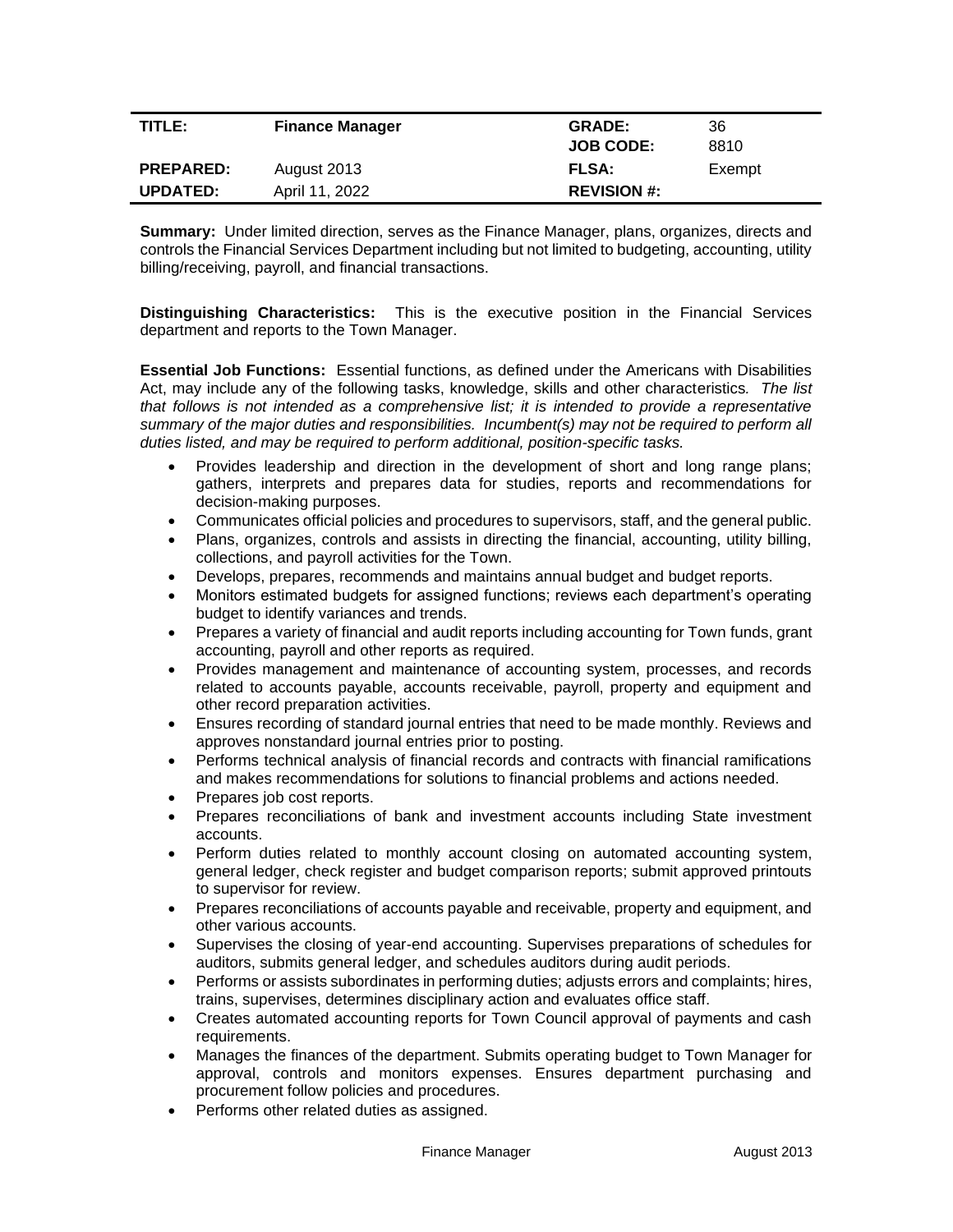## **MINIMUM QUALIFICATIONS**

## **Required Knowledge and Skills:**

- Knowledge of local, state and federal statutes, regulations as they pertain to municipal accounting and finance.
- Knowledge of the Municipal Code, Town Procurement Policy and other Town ordinances, rules and regulations, and Personnel Policies.
- Knowledge of municipal finance, public accounting, and auditing principles, practices and procedures.
- Knowledge of financial analysis, projection techniques, budget control and revenue projects.
- Knowledge of financial statements and comprehensive accounting reports.
- Knowledge of budget preparation, bid and purchasing procedures and expense control.
- Skill in utilizing accounting and auditing practices and procedures applicable to public sector accounting including preparing budges and monitoring the disbursement of funds.
- Skill in preparing and analyzing financial data, forecasts, preparing narrative and statistical records and reports
- Skill in preparing budgets and monitoring the disbursement of funds.
- Skill in operating a personal computer and software applications not limited to word processing, spreadsheets, data base software, 10-key calculator, phone, copy machine, scanner.
- Skill in interpreting laws and regulations, making decisions, maintaining composure, and working effectively under stressful conditions and emergency situations.
- Knowledge of supervisory principles, practices and methods.
- Skill in effectively supervising, leading and delegating tasks and authority.
- Skill in interacting with people of different social, economic, and ethnic backgrounds.
- Skill in interpreting and applying rules, regulations, policies and procedures.
- Skill in following and effectively communicating verbal and written instructions.
- Skill in establishing and maintaining effective working relationships with co-workers and the public; providing effective customer service, and dealing tactfully and courteously with the public.

## **Education, Experience, Certifications and Licenses:**

- Bachelor degree in accounting, finance, business administration, public administration, or a closely related field.
- Five (5) years' experience in public accounting or finance with at least three (3) years in a supervisory capacity.
- OR an equivalent combination of training and experience that provide the required knowledge and skills.
- Ability to be bonded.
- Must possess valid Arizona Driver's License.

**Environmental Factors and Conditions/Physical Requirements:** The physical demands described here are representative of those that must be met by an employee to successfully